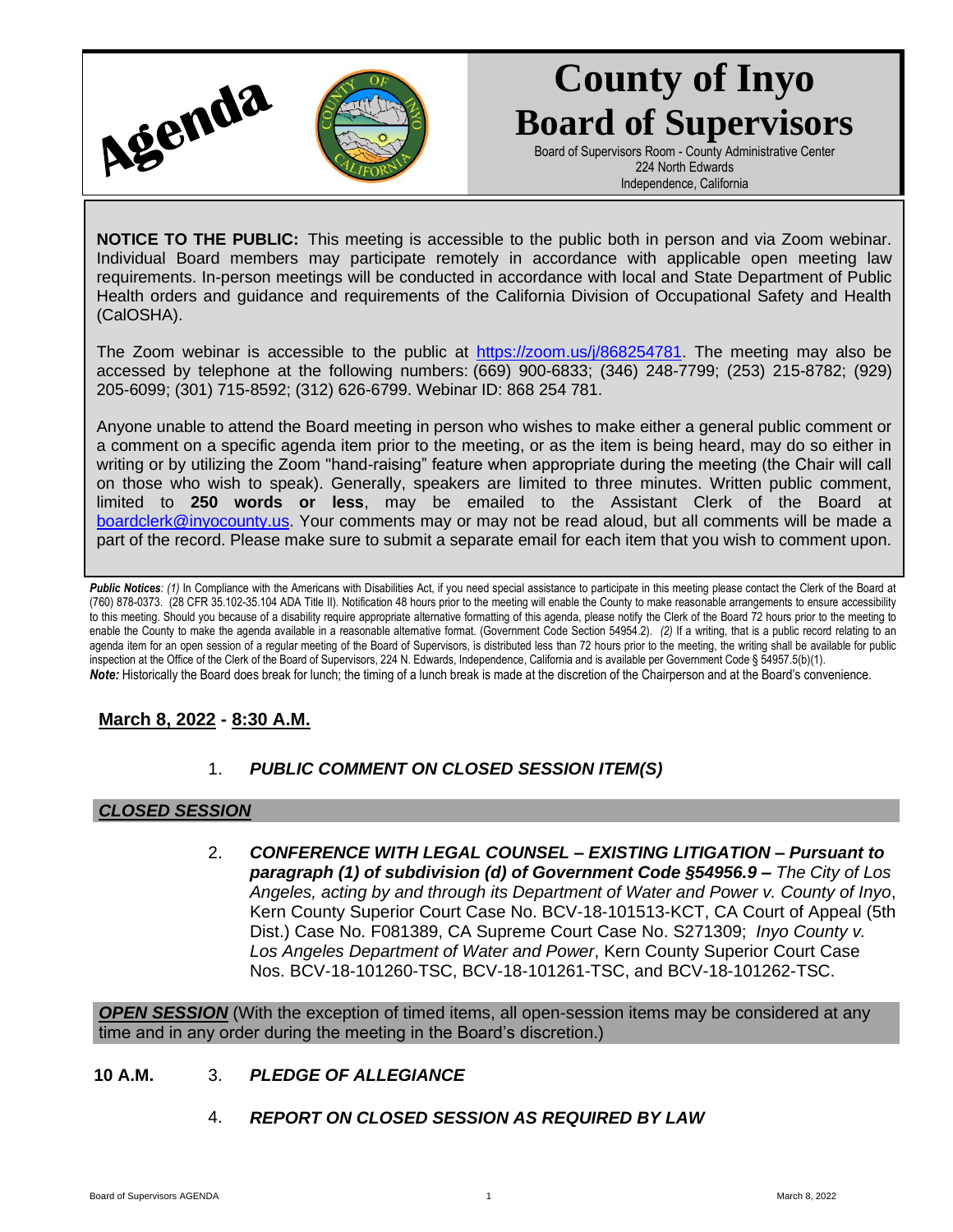- 5. *INTRODUCTIONS -* The following new employees will be introduced to the Board: Kurt Hendricks, Administrative Analyst, and Tom Stockton, HHS Specialist IV, HHS; and Destiny Frank and Makena Rennie, Shelter Attendants, Sheriff's Office.
- 6. *PUBLIC COMMENT (Comments may be time-limited)*
- 7. *COUNTY DEPARTMENT REPORTS*

*CONSENT AGENDA* (Items that are considered routine and are approved in a single motion; approval recommended by the County Administrator)

- 8. **Agricultural Commissioner - ESWMA -** Request Board approve the contract between the County of Inyo Department of Agriculture - Eastern Sierra Weed Management Area and the California Department of Fish and Wildlife for the provision of noxious weed control services in the amount of \$13,500 for the period of July 1, 2022 through June 30, 2025, and authorize the Agricultural Commissioner to sign.
- 9. **Clerk of the Board -** Request Board reappoint Mr. Warren Allsup and Mr. John Frederickson each to unexpired four-year terms on the Inyo County Fish & Wildlife Commission ending October 6, 2025. *(A Notice of Vacancy resulted in requests for reappointment from Mr. Allsup and Mr. Frederickson.)*
- 10. **County Administrator - Information Services -** Request Board authorize issuance of a blanket purchase order in an amount not to exceed \$18,138.00, payable to Pitney Bowes Purchase Power of Pittsburgh, PA for the purpose of refilling the Clint G. Quilter Consolidated Office Building postage meter for Fiscal Year 2021-2022.
- 11. **County Counsel -** Request Board adopt findings pursuant to AB 361 that: A) the Board reconsidered the circumstances of the existing State of Emergency issued on March 4, 2020, in response to the COVID-19 pandemic; and B) local officials continue to recommend measures to promote social distancing, and/or the state of emergency continues to directly impact the ability of the members to meet safely in person.
- 12. **Health & Human Services - Behavioral Health -** Request Board ratify and approve the contract between the County of Inyo and Inyo County Office of Education of Bishop, CA for the provision of Mental Health Student Services in an amount not to exceed \$2,361,256.00 for the period of March 1, 2022 to June 30, 2026, contingent upon the Board's approval of future budgets, and authorize the Chairperson to sign, contingent upon all appropriate signatures being obtained.
- 13. **Water Department -** Request Board approve Amendment No. 1 to the contract between the County of Inyo and Rocky Mountain Tree-Ring Research, Inc., extending the term of the contract to June 23, 2023, and authorize the Chairperson to sign.

#### **DEPARTMENTAL** (To be considered at the Board's convenience)

- 14. **District Attorney -** Request Board receive update from the District Attorney's office on asset forfeiture accounts.
- 15. **County Administrator -** Request Board review, discuss, and approve proposed Board Governance and Rules of Procedure for the Inyo County Board of Supervisors.